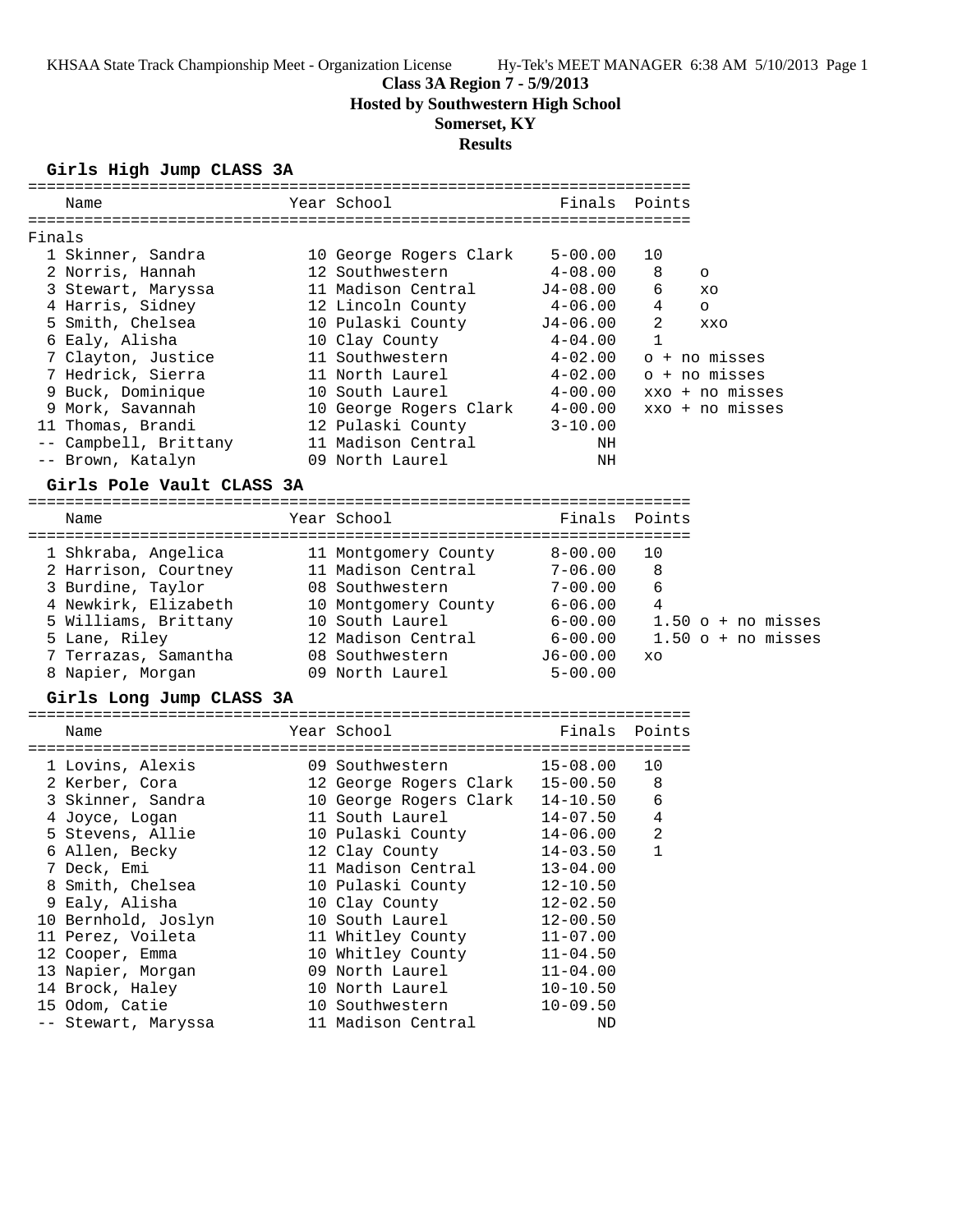**Class 3A Region 7 - 5/9/2013**

**Hosted by Southwestern High School**

## **Somerset, KY**

### **Results**

# **Girls Triple Jump CLASS 3A**

|                             |                        | $36 - 01.50$                                                                                                                                                                                                                                                                                                                                                                                                                                                                                                                                                                                                                                                                                                                                                    | 10                                                                                                                                                                                                                                                                                                                                                                                                                                                                                                                                                                                        |
|-----------------------------|------------------------|-----------------------------------------------------------------------------------------------------------------------------------------------------------------------------------------------------------------------------------------------------------------------------------------------------------------------------------------------------------------------------------------------------------------------------------------------------------------------------------------------------------------------------------------------------------------------------------------------------------------------------------------------------------------------------------------------------------------------------------------------------------------|-------------------------------------------------------------------------------------------------------------------------------------------------------------------------------------------------------------------------------------------------------------------------------------------------------------------------------------------------------------------------------------------------------------------------------------------------------------------------------------------------------------------------------------------------------------------------------------------|
|                             |                        | $33 - 01.00$                                                                                                                                                                                                                                                                                                                                                                                                                                                                                                                                                                                                                                                                                                                                                    | 8                                                                                                                                                                                                                                                                                                                                                                                                                                                                                                                                                                                         |
|                             |                        | $31 - 01.00$                                                                                                                                                                                                                                                                                                                                                                                                                                                                                                                                                                                                                                                                                                                                                    | 6                                                                                                                                                                                                                                                                                                                                                                                                                                                                                                                                                                                         |
|                             |                        | $28 - 09.50$                                                                                                                                                                                                                                                                                                                                                                                                                                                                                                                                                                                                                                                                                                                                                    | 4                                                                                                                                                                                                                                                                                                                                                                                                                                                                                                                                                                                         |
|                             |                        |                                                                                                                                                                                                                                                                                                                                                                                                                                                                                                                                                                                                                                                                                                                                                                 | 2                                                                                                                                                                                                                                                                                                                                                                                                                                                                                                                                                                                         |
|                             |                        |                                                                                                                                                                                                                                                                                                                                                                                                                                                                                                                                                                                                                                                                                                                                                                 | $\mathbf{1}$                                                                                                                                                                                                                                                                                                                                                                                                                                                                                                                                                                              |
|                             |                        |                                                                                                                                                                                                                                                                                                                                                                                                                                                                                                                                                                                                                                                                                                                                                                 |                                                                                                                                                                                                                                                                                                                                                                                                                                                                                                                                                                                           |
|                             |                        |                                                                                                                                                                                                                                                                                                                                                                                                                                                                                                                                                                                                                                                                                                                                                                 |                                                                                                                                                                                                                                                                                                                                                                                                                                                                                                                                                                                           |
|                             |                        |                                                                                                                                                                                                                                                                                                                                                                                                                                                                                                                                                                                                                                                                                                                                                                 |                                                                                                                                                                                                                                                                                                                                                                                                                                                                                                                                                                                           |
|                             |                        |                                                                                                                                                                                                                                                                                                                                                                                                                                                                                                                                                                                                                                                                                                                                                                 |                                                                                                                                                                                                                                                                                                                                                                                                                                                                                                                                                                                           |
|                             |                        |                                                                                                                                                                                                                                                                                                                                                                                                                                                                                                                                                                                                                                                                                                                                                                 |                                                                                                                                                                                                                                                                                                                                                                                                                                                                                                                                                                                           |
| Girls Shot Put CLASS 3A     |                        |                                                                                                                                                                                                                                                                                                                                                                                                                                                                                                                                                                                                                                                                                                                                                                 |                                                                                                                                                                                                                                                                                                                                                                                                                                                                                                                                                                                           |
|                             |                        |                                                                                                                                                                                                                                                                                                                                                                                                                                                                                                                                                                                                                                                                                                                                                                 | Points                                                                                                                                                                                                                                                                                                                                                                                                                                                                                                                                                                                    |
|                             |                        |                                                                                                                                                                                                                                                                                                                                                                                                                                                                                                                                                                                                                                                                                                                                                                 |                                                                                                                                                                                                                                                                                                                                                                                                                                                                                                                                                                                           |
|                             |                        | $33 - 05.00$                                                                                                                                                                                                                                                                                                                                                                                                                                                                                                                                                                                                                                                                                                                                                    | 10                                                                                                                                                                                                                                                                                                                                                                                                                                                                                                                                                                                        |
|                             |                        | $32 - 11.00$                                                                                                                                                                                                                                                                                                                                                                                                                                                                                                                                                                                                                                                                                                                                                    | 8                                                                                                                                                                                                                                                                                                                                                                                                                                                                                                                                                                                         |
|                             |                        | $30 - 00.00$                                                                                                                                                                                                                                                                                                                                                                                                                                                                                                                                                                                                                                                                                                                                                    | 6                                                                                                                                                                                                                                                                                                                                                                                                                                                                                                                                                                                         |
| 4 Belcher, Courtney         |                        |                                                                                                                                                                                                                                                                                                                                                                                                                                                                                                                                                                                                                                                                                                                                                                 | 4                                                                                                                                                                                                                                                                                                                                                                                                                                                                                                                                                                                         |
|                             |                        |                                                                                                                                                                                                                                                                                                                                                                                                                                                                                                                                                                                                                                                                                                                                                                 | $\overline{2}$                                                                                                                                                                                                                                                                                                                                                                                                                                                                                                                                                                            |
|                             |                        |                                                                                                                                                                                                                                                                                                                                                                                                                                                                                                                                                                                                                                                                                                                                                                 | $\mathbf{1}$                                                                                                                                                                                                                                                                                                                                                                                                                                                                                                                                                                              |
|                             |                        |                                                                                                                                                                                                                                                                                                                                                                                                                                                                                                                                                                                                                                                                                                                                                                 |                                                                                                                                                                                                                                                                                                                                                                                                                                                                                                                                                                                           |
|                             |                        |                                                                                                                                                                                                                                                                                                                                                                                                                                                                                                                                                                                                                                                                                                                                                                 |                                                                                                                                                                                                                                                                                                                                                                                                                                                                                                                                                                                           |
|                             |                        |                                                                                                                                                                                                                                                                                                                                                                                                                                                                                                                                                                                                                                                                                                                                                                 |                                                                                                                                                                                                                                                                                                                                                                                                                                                                                                                                                                                           |
|                             |                        |                                                                                                                                                                                                                                                                                                                                                                                                                                                                                                                                                                                                                                                                                                                                                                 |                                                                                                                                                                                                                                                                                                                                                                                                                                                                                                                                                                                           |
|                             |                        |                                                                                                                                                                                                                                                                                                                                                                                                                                                                                                                                                                                                                                                                                                                                                                 |                                                                                                                                                                                                                                                                                                                                                                                                                                                                                                                                                                                           |
|                             |                        |                                                                                                                                                                                                                                                                                                                                                                                                                                                                                                                                                                                                                                                                                                                                                                 |                                                                                                                                                                                                                                                                                                                                                                                                                                                                                                                                                                                           |
|                             |                        |                                                                                                                                                                                                                                                                                                                                                                                                                                                                                                                                                                                                                                                                                                                                                                 |                                                                                                                                                                                                                                                                                                                                                                                                                                                                                                                                                                                           |
|                             |                        |                                                                                                                                                                                                                                                                                                                                                                                                                                                                                                                                                                                                                                                                                                                                                                 |                                                                                                                                                                                                                                                                                                                                                                                                                                                                                                                                                                                           |
|                             |                        |                                                                                                                                                                                                                                                                                                                                                                                                                                                                                                                                                                                                                                                                                                                                                                 |                                                                                                                                                                                                                                                                                                                                                                                                                                                                                                                                                                                           |
|                             |                        |                                                                                                                                                                                                                                                                                                                                                                                                                                                                                                                                                                                                                                                                                                                                                                 |                                                                                                                                                                                                                                                                                                                                                                                                                                                                                                                                                                                           |
|                             |                        |                                                                                                                                                                                                                                                                                                                                                                                                                                                                                                                                                                                                                                                                                                                                                                 | substituted                                                                                                                                                                                                                                                                                                                                                                                                                                                                                                                                                                               |
| Girls Discus Throw CLASS 3A |                        |                                                                                                                                                                                                                                                                                                                                                                                                                                                                                                                                                                                                                                                                                                                                                                 |                                                                                                                                                                                                                                                                                                                                                                                                                                                                                                                                                                                           |
|                             |                        |                                                                                                                                                                                                                                                                                                                                                                                                                                                                                                                                                                                                                                                                                                                                                                 | Points                                                                                                                                                                                                                                                                                                                                                                                                                                                                                                                                                                                    |
|                             |                        |                                                                                                                                                                                                                                                                                                                                                                                                                                                                                                                                                                                                                                                                                                                                                                 |                                                                                                                                                                                                                                                                                                                                                                                                                                                                                                                                                                                           |
|                             |                        |                                                                                                                                                                                                                                                                                                                                                                                                                                                                                                                                                                                                                                                                                                                                                                 | 10                                                                                                                                                                                                                                                                                                                                                                                                                                                                                                                                                                                        |
|                             |                        |                                                                                                                                                                                                                                                                                                                                                                                                                                                                                                                                                                                                                                                                                                                                                                 | 8                                                                                                                                                                                                                                                                                                                                                                                                                                                                                                                                                                                         |
|                             |                        |                                                                                                                                                                                                                                                                                                                                                                                                                                                                                                                                                                                                                                                                                                                                                                 | 6                                                                                                                                                                                                                                                                                                                                                                                                                                                                                                                                                                                         |
|                             |                        |                                                                                                                                                                                                                                                                                                                                                                                                                                                                                                                                                                                                                                                                                                                                                                 | 4                                                                                                                                                                                                                                                                                                                                                                                                                                                                                                                                                                                         |
|                             |                        | $67 - 10$                                                                                                                                                                                                                                                                                                                                                                                                                                                                                                                                                                                                                                                                                                                                                       | 2                                                                                                                                                                                                                                                                                                                                                                                                                                                                                                                                                                                         |
|                             |                        | $66 - 10$                                                                                                                                                                                                                                                                                                                                                                                                                                                                                                                                                                                                                                                                                                                                                       | $\mathbf 1$                                                                                                                                                                                                                                                                                                                                                                                                                                                                                                                                                                               |
|                             |                        | $62 - 08$                                                                                                                                                                                                                                                                                                                                                                                                                                                                                                                                                                                                                                                                                                                                                       |                                                                                                                                                                                                                                                                                                                                                                                                                                                                                                                                                                                           |
|                             |                        | $61 - 03$                                                                                                                                                                                                                                                                                                                                                                                                                                                                                                                                                                                                                                                                                                                                                       |                                                                                                                                                                                                                                                                                                                                                                                                                                                                                                                                                                                           |
|                             |                        | $59 - 04$                                                                                                                                                                                                                                                                                                                                                                                                                                                                                                                                                                                                                                                                                                                                                       |                                                                                                                                                                                                                                                                                                                                                                                                                                                                                                                                                                                           |
|                             |                        | $59 - 03$                                                                                                                                                                                                                                                                                                                                                                                                                                                                                                                                                                                                                                                                                                                                                       |                                                                                                                                                                                                                                                                                                                                                                                                                                                                                                                                                                                           |
|                             |                        | $56 - 08$                                                                                                                                                                                                                                                                                                                                                                                                                                                                                                                                                                                                                                                                                                                                                       |                                                                                                                                                                                                                                                                                                                                                                                                                                                                                                                                                                                           |
|                             |                        | $55 - 07$                                                                                                                                                                                                                                                                                                                                                                                                                                                                                                                                                                                                                                                                                                                                                       |                                                                                                                                                                                                                                                                                                                                                                                                                                                                                                                                                                                           |
|                             |                        |                                                                                                                                                                                                                                                                                                                                                                                                                                                                                                                                                                                                                                                                                                                                                                 |                                                                                                                                                                                                                                                                                                                                                                                                                                                                                                                                                                                           |
|                             |                        | $50 - 01$                                                                                                                                                                                                                                                                                                                                                                                                                                                                                                                                                                                                                                                                                                                                                       |                                                                                                                                                                                                                                                                                                                                                                                                                                                                                                                                                                                           |
|                             | 16 Middleton, Adrianna | Year School<br>11 Madison Central<br>11 Madison Central<br>09 Southwestern<br>12 Clay County<br>09 Pulaski County<br>11 Whitley County<br>09 North Laurel<br>12 North Laurel<br>Year School<br>10 Montgomery County<br>11 Madison Central<br>10 Pulaski County<br>11 Southwestern<br>12 South Laurel<br>08 North Laurel<br>09 Southwestern<br>09 Madison Central<br>08 North Laurel<br>09 South Laurel<br>07 Clay County<br>11 Whitley County<br>Year School<br>10 Montgomery County<br>12 Clay County<br>11 Madison Central<br>08 North Laurel<br>10 Pulaski County<br>12 South Laurel<br>08 North Laurel<br>08 George Rogers Clark<br>11 Southwestern<br>12 Lincoln County<br>09 Southwestern<br>09 Madison Central<br>10 Pulaski County<br>11 Whitley County | Finals Points<br>10 George Rogers Clark<br>$28 - 03.50$<br>$27 - 06.00$<br>$26 - 09.00$<br>10 Southwestern<br>$25 - 00.50$<br>11 South Laurel<br>$24 - 08.00$<br>ND<br>ND<br>Finals<br>12 Lincoln County 25-10.00<br>12 Clay County<br>$24 - 07.00$<br>$23 - 11.00$<br>$23 - 09.00$<br>$23 - 08.00$<br>11 Pulaski County<br>$23 - 02.00$<br>$22 - 10.00$<br>$22 - 09.00$<br>$22 - 08.00$<br>08 George Rogers Clark<br>$21 - 11.00$<br>$21 - 04.00$<br>$21 - 03.00$<br>10 Lincoln County<br>$16 - 07.00$<br>DQ.<br>Finals<br>$97 - 11$<br>$73 - 03$<br>$69 - 07$<br>$69 - 05$<br>$53 - 03$ |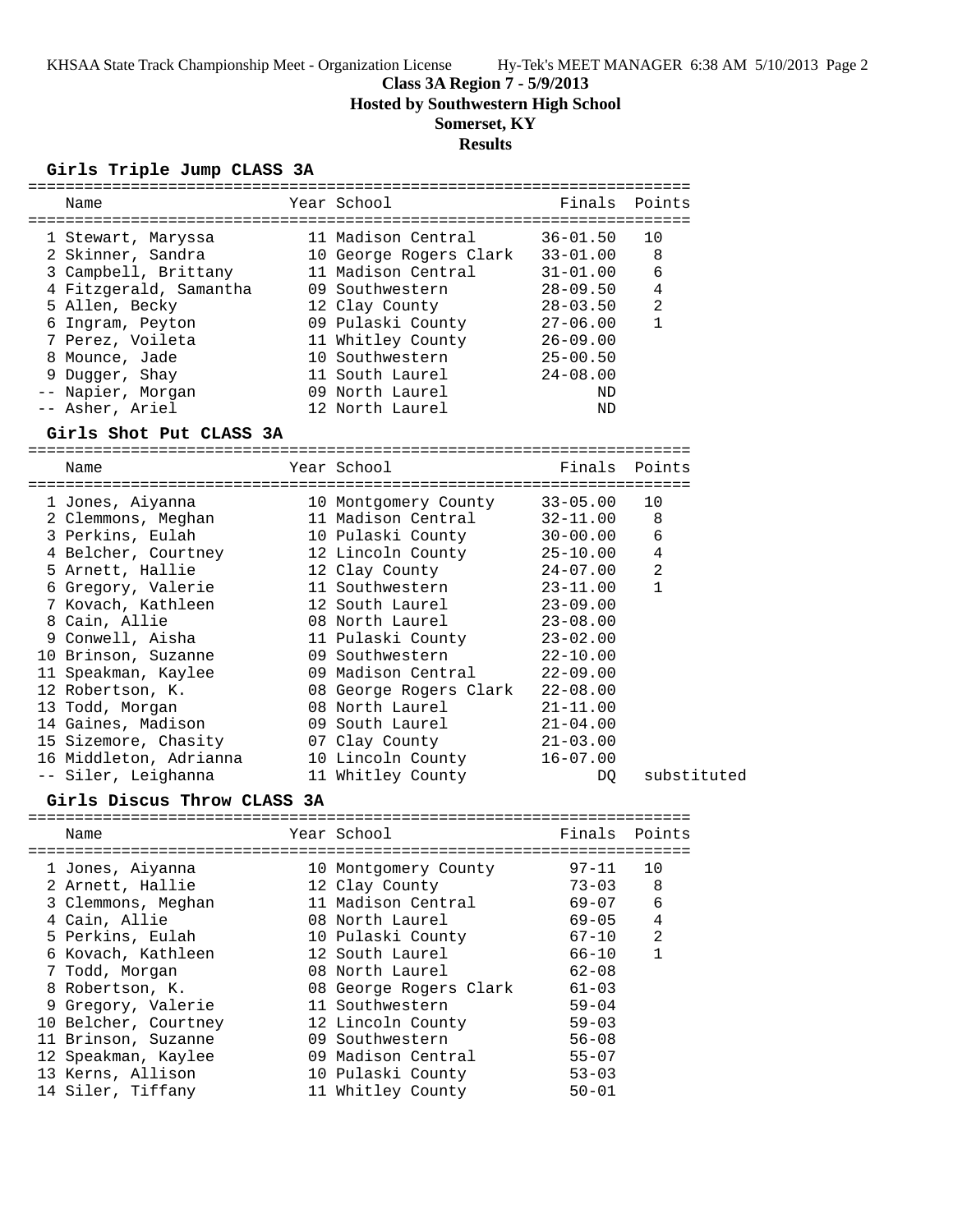#### **Class 3A Region 7 - 5/9/2013**

**Hosted by Southwestern High School**

### **Somerset, KY**

### **Results**

#### **....Girls Discus Throw CLASS 3A**

| 15 Sizemore, Chasity   | 07 Clay County    | 48-10     |
|------------------------|-------------------|-----------|
| 16 Middleton, Adrianna | 10 Lincoln County | $46 - 03$ |
| 17 Gaines, Madison     | 09 South Laurel   | $37 - 10$ |

#### **Boys High Jump CLASS 3A**

| Name                | Year School            | Finals Points |              |                |
|---------------------|------------------------|---------------|--------------|----------------|
| 1 Guy, Daniel       | 12 Madison Central     | $6 - 02.00$   | 10           |                |
| 2 Kurzeika, Brian   | 12 Whitley County      | 6-00.00       | 8            | $\circ$        |
| 3 Bosley, Kenjah    | 12 Madison Central     | J6-00.00      | 6            | XXO            |
| 4 Hyden, Austin     | 11 Pulaski County      | $5 - 10.00$   | 4            |                |
| 5 Pollard, Ryan     | 09 Pulaski County      | $5 - 06.00$   | 2            | xo + no misses |
| 6 Schochler, Chris  | 10 George Rogers Clark | $J5-06.00$    | $\mathbf{1}$ | $xo + 1$ miss  |
| 7 Fuson, Gabe       | 09 South Laurel        | $5 - 04.00$   |              |                |
| 8 Stallion, Ouinton | 10 Southwestern        | $5 - 02.00$   |              |                |
| -- Barnes, Ben      | 11 North Laurel        | NH            |              |                |
| -- Wade, Jordan     | 10 Montgomery County   | ΝH            |              |                |
| -- Jones, Isaiah    | 09 Southwestern        | ΝH            |              |                |
| -- Goldhaun, Taylor | 11 George Rogers Clark | ΝH            |              |                |
|                     |                        |               |              |                |

#### **Boys Pole Vault CLASS 3A**

======================================================================= Name Year School Finals Points

| 1 Pitman, Daniel    | 12 Pulaski County      | $10 - 06.00$ | 10      |                         |
|---------------------|------------------------|--------------|---------|-------------------------|
| 2 Andrews, Eric     | 12 Southwestern        | $9 - 06.00$  | 8       | o + no misses           |
| 3 Butler, Jamme     | 10 Southwestern        | $J9-06.00$   | 6       | $\circ$ + 1 miss        |
| 4 Payne, Chandler   | 11 Madison Central     | $J9-06.00$   | 4       | xo + no misses          |
| 5 Townsend, Dustin  | 09 Montgomery County   | J9-06.00     | 2       | $xo + 2 \text{ misses}$ |
| 6 Shade, Logan      | 12 Madison Central     | J9-06.00     |         | XXO                     |
| 7 Pater, Zack       | 10 Montgomery County   | 9-00.00      | $\circ$ |                         |
| 8 Camp, Jesse       | 11 George Rogers Clark | J9-00.00     | XO      |                         |
| 9 Wilson, Alex      | 12 Pulaski County      | 8-06.00      | $\circ$ |                         |
| 10 Dent, Nate       | 11 George Rogers Clark | $J8 - 06.00$ | XO      |                         |
| 11 Calloway, Isaiah | 09 North Laurel        | 8-00.00      | $\circ$ |                         |
| 12 Frost, Logan     | 10 South Laurel        | $J8 - 00.00$ | XO      |                         |

#### **Boys Long Jump CLASS 3A**

======================================================================= Name The Year School The Finals Points ======================================================================= 1 Guy, Daniel 12 Madison Central 20-04.00 10 2 Bosley, Kenjah 12 Madison Central 19-07.50 8 3 Rowe, Kaleb 11 Pulaski County 19-05.50 6 4 Hyden, Austin 11 Pulaski County 19-00.50 4 5 Shofner, Luke 11 Lincoln County 17-06.50 2 6 Norris, Aaron 10 George Rogers Clark 17-04.50 1 7 Stringer, Caleb 11 Southwestern 17-00.00 8 Hayes, Austin 10 South Laurel 16-09.50 2nd jump 16'8" 9 Busby, Thomas 11 George Rogers Clark J16-09.50 2nd jump 15'10.5" 10 Pater, Zack 10 Montgomery County 16-05.00 11 Jones, Samuel 09 Southwestern 16-00.50 12 Barnes, Ben 11 North Laurel 15-09.50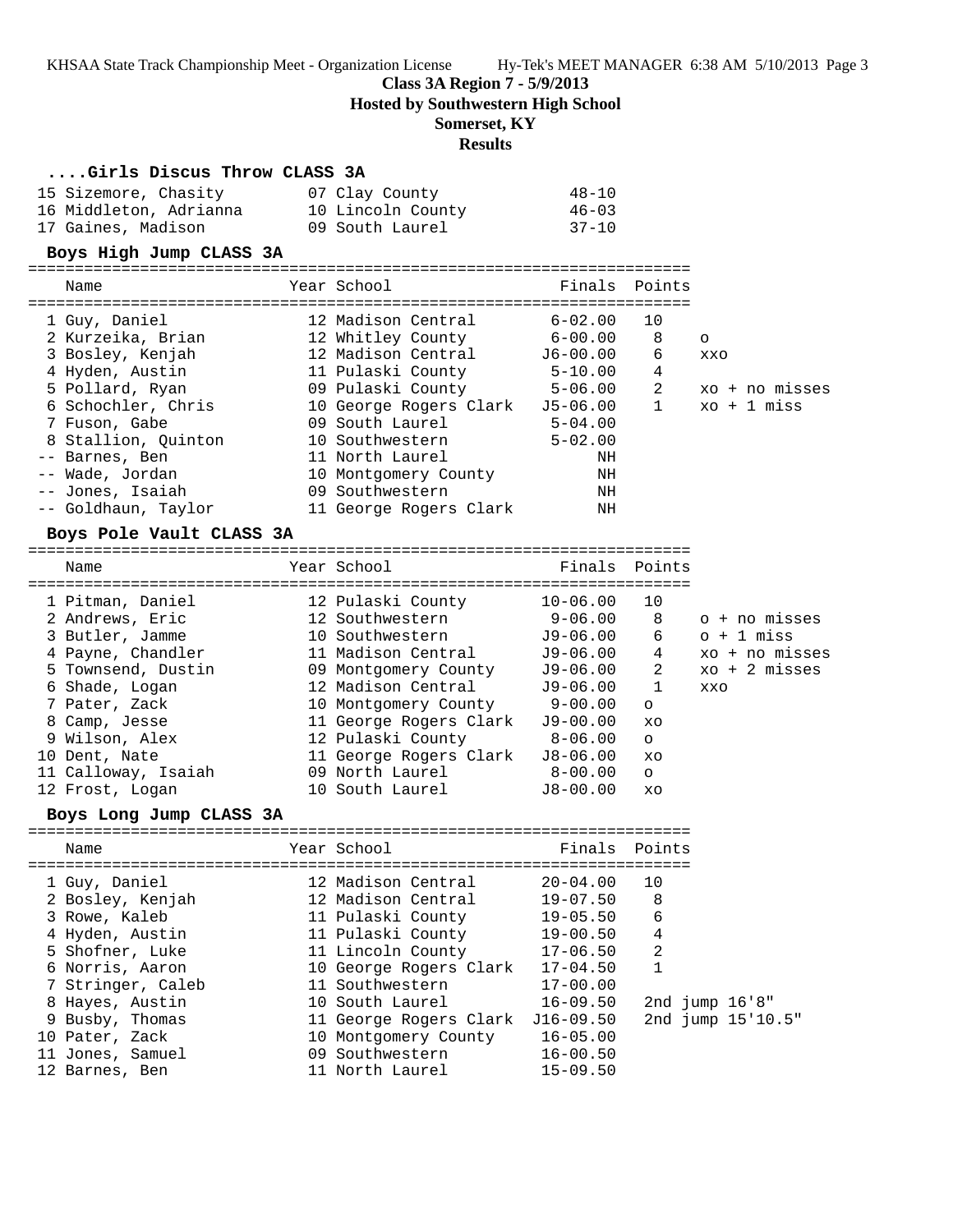**Class 3A Region 7 - 5/9/2013**

**Hosted by Southwestern High School**

### **Somerset, KY**

### **Results**

| Boys Long Jump CLASS 3A    |                        |              |               |
|----------------------------|------------------------|--------------|---------------|
| 13 Root, Micheal           | 11 Clay County         | $15 - 06.00$ |               |
| 14 Combs, Jesse            | 12 Clay County         | $14 - 00.50$ |               |
| 15 Sears, Tyler            | 12 Whitley County      | $13 - 08.50$ |               |
| -- Joseph, Austin          | 10 Montgomery County   | ND           |               |
| Boys Triple Jump CLASS 3A  |                        |              |               |
|                            |                        |              |               |
| Name                       | Year School            | Finals       | Points        |
| 1 Rowe, Kaleb              | 11 Pulaski County      | $44 - 02.00$ | 10            |
| 2 Goldson, Jimmy           | 11 Pulaski County      | $41 - 07.00$ | 8             |
| 3 Guy, Daniel              | 12 Madison Central     | $41 - 03.50$ | 6             |
| 4 Bosley, Kenjah           | 12 Madison Central     | $40 - 03.50$ | 4             |
| 5 Barnes, Ben              | 11 North Laurel        | $36 - 06.50$ | 2             |
| 6 Dent, Nate               | 11 George Rogers Clark | $36 - 06.00$ | $\mathbf{1}$  |
| 7 Jones, Samuel            | 09 Southwestern        | $36 - 04.00$ |               |
| 8 Pater, Zack              | 10 Montgomery County   | $33 - 11.50$ |               |
| 9 Singleton, John          | 09 Whitley County      | $33 - 02.50$ |               |
| 10 Root, Micheal           | 11 Clay County         | $32 - 09.50$ |               |
| 11 Dieck, Aaron            | 09 George Rogers Clark | $31 - 03.00$ |               |
| 12 Burton, Chuck           | 10 Southwestern        | $27 - 04.00$ |               |
| 13 Townsend, Dustin        | 09 Montgomery County   | $25 - 10.00$ |               |
| -- Shofner, Luke           | 11 Lincoln County      | ND           |               |
| Boys Shot Put CLASS 3A     |                        |              |               |
|                            |                        |              |               |
|                            |                        |              |               |
| Name                       | Year School            |              | Finals Points |
| 1 Parks, Brandon           | 12 Madison Central     | $50 - 02.00$ | 10            |
| 2 Brooks, Matthew          | 12 Madison Central     | 44-08.00     | 8             |
| 3 Daugherty, Matt          | 11 George Rogers Clark | 42-09.00     | 6             |
| 4 McFadden, Jake           | 10 North Laurel        | $40 - 05.00$ | 4             |
| 5 Murphy, Connor           | 10 Montgomery County   | $39 - 01.00$ | 2             |
| 6 Goldhaun, Taylor         | 11 George Rogers Clark | $37 - 08.00$ | $\mathbf{1}$  |
| 7 Holland, Ryan            | 10 Clay County         | $36 - 11.00$ |               |
| 8 Pitman, Gunnar           | 10 Southwestern        | $36 - 07.00$ |               |
| 9 Gross, Jacob             | 12 Pulaski County      | $36 - 03.00$ |               |
| 10 Smith, Cody             | 11 Pulaski County      | $36 - 02.00$ |               |
| 11 Jackson, Josh           | 10 Clay County         | $36 - 00.00$ |               |
| 12 Caldwell, Alex          | 11 Whitley County      | $35 - 03.00$ |               |
| 13 Harvey, Jake            | 08 Montgomery County   | $33 - 04.00$ |               |
| 14 Brewer, Lucas           | 10 Southwestern        | $32 - 04.00$ |               |
| 15 Vanderpool, Simon       | 11 Whitley County      | $31 - 06.00$ |               |
| 16 Cain, Taylor            | 11 North Laurel        | $29 - 07.00$ |               |
| 17 Angel, Christopher      | 09 South Laurel        | $22 - 04.00$ |               |
| -- Murphy, Shane           | 12 South Laurel        | ND           |               |
| -- Byrd, Jacob             | 12 Lincoln County      | ND           |               |
| Boys Discus Throw CLASS 3A |                        |              |               |

======================================================================= 1 Parks, Brandon 12 Madison Central 150-03 10 2 Jones, Sam 10 Madison Central 126-09 8